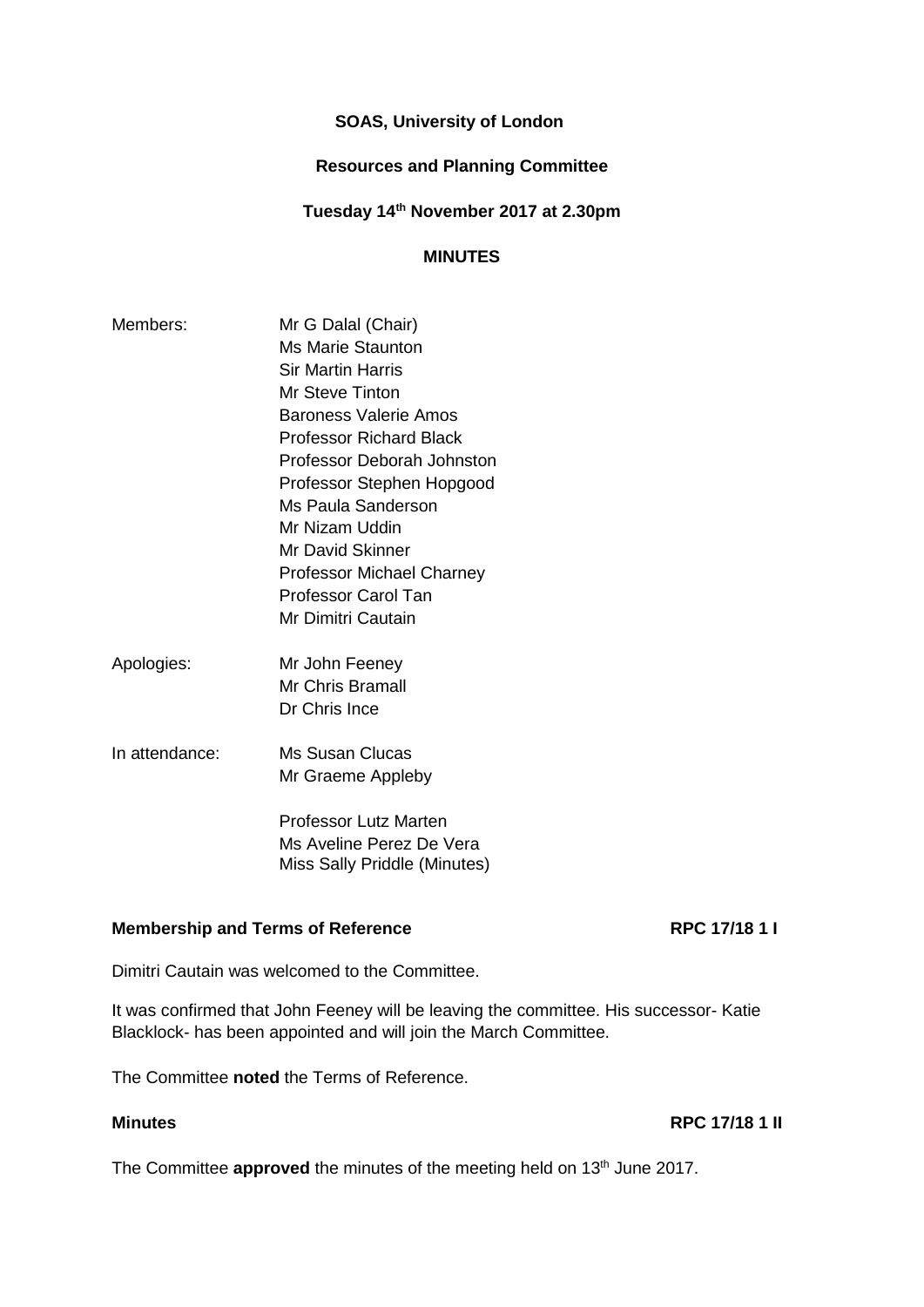The Committee **approved** the minutes of the extraordinary meeting held on 10<sup>th</sup> October 2017.

# **Action Points RPC 17/18 1 III**

The committee considered the delay in identifying an appropriate and affordable business intelligence tool. It was **agreed** that the discussion would be taken out of the Committee and a paper returned at the next meeting.

# **Matters Arising / for Report RPC 17/18 1 IV**

No matters were reported.

# **Director's Report RPC 17/18 1 V**

The Committee **noted** the report.

The Committee praised the spotlight pieces within the report.

# **Financial Reporting 2016/17 RPC 17/18 RPC 17/18 1 VI**

It was reported that the adjusted financial outturn for 2016-17 of £2.3m was below our forecast deficit of £0.9m an adverse variance of £1.4m.

This variance was attributed to four main factors: lower than anticipate fee income (-£0.8m), higher surplus from research contracts (+£0.3m), higher non pay costs (+£1.0m) and higher restructuring costs (+£0.3m)

The reasons for decrease in income were considered including the point of the year the predictions were made, higher than expected withdrawal and deferral rates and higher number of discounts given than predicted. The higher than anticipated spend on non-pay was largely due to a number of one-off costs that were not anticipated.

While above forecast expenditure on restructuring costs was within the budget set.

It was noted that in preceding years it was usual for the actual result to be better than that forecast largely as a consequence of forecasting that expenditure budgets would be fully utilised when in fact there turned out be budget underspends at year end.

It was noted that a comparison between the set budget and end of year position would be a helpful indicator to include in future reports.

The Committee discussed the current catering subsidy. It was noted that it was not appropriate or sustainable. An update on the current catering review was provided. It was **agreed** that the School needed to establish a high quality product that provided the School community what it needed and wanted.

It was **agreed** an update would be provided to the Resource and Planning Committee in March.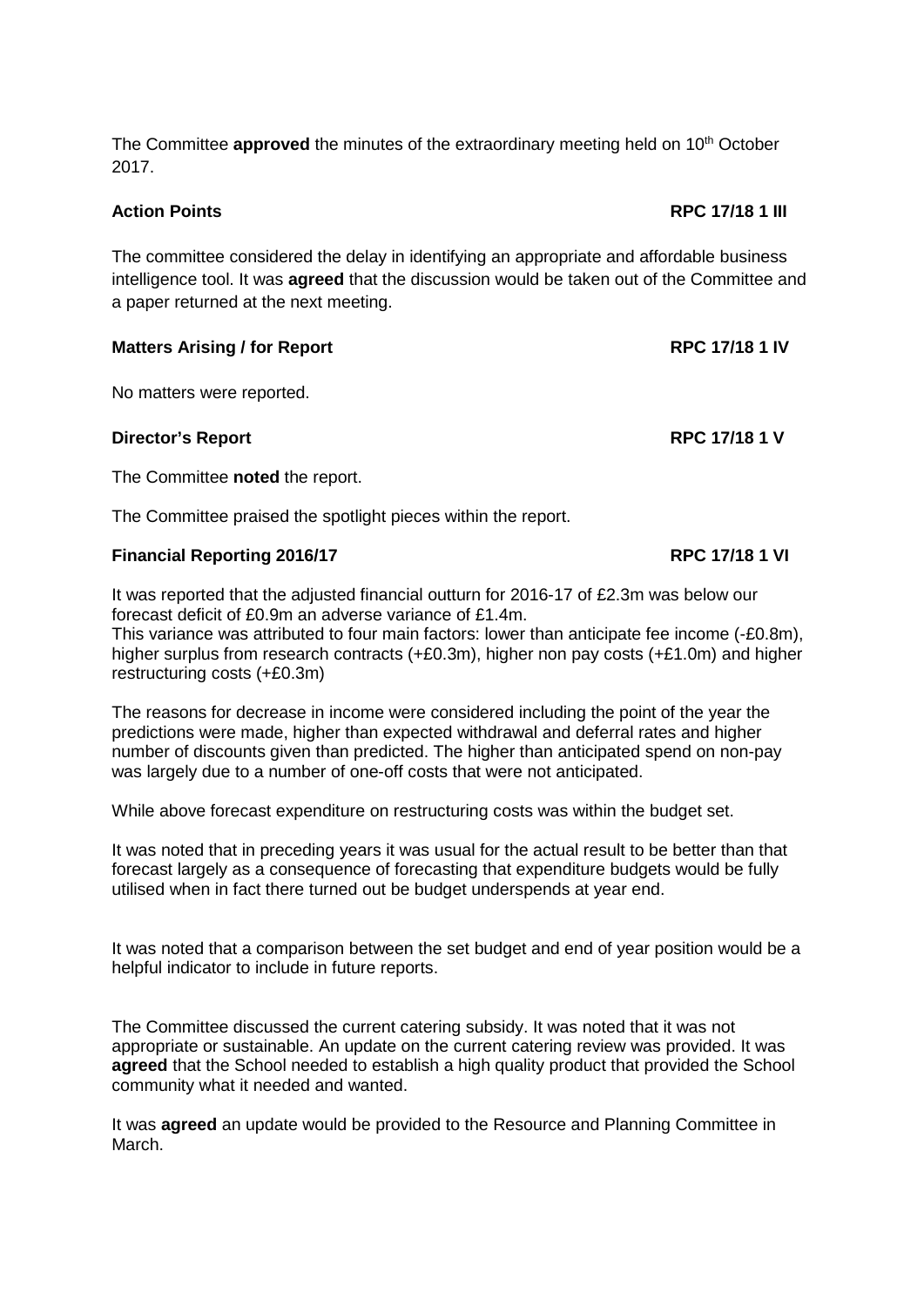The Committee **approved** the report for recommendation to Trustees.

# **Budget Validation and Forecasts 2017/18 – 2021/22 RPC 17/18 1 VII**

The previous budget indicates that the 17/18 deficit would be £1.7million. It is proposed that this is revised to a deficit of £6million. The key contributing factors are changes in projected fees as a consequence of UG recruitment decisions (-£1.4m), a reduction in projected distance learning income within CeFims (-£0.4m), the inclusion of staffing costs omitted from the budget (+£0.4m), provision of additional resources for teaching and learning support (£+0.35m) and provision for the transition costs of self-delivering FM services (+£0.8m). The Committee questioned why there appeared to be a decrease in the fee income projections for growth areas- including CISD and distance learning. It was explained that it was not a reduction in income but a reduction in income growth to reflect a more conservative growth rate.

It was **agreed** that a sensitivity table would be included with the budget when it is presented to the Board of Trustees.

Looking ahead it was noted that the main changes in the forecasts were a result of reduced UG fee income as a consequence of the on-going strategy to maintain tariff levels and the freezing of regulated fees together with a £3m annual saving in staff costs.

The potential growth areas have been conservatively estimated. It was **agreed** that a paper would be presented to outline the potential cost risks and opportunities at the March Committee to outline the forecast sensitivities which are subject to change. This report should also include the scale of investment required in the School, including costs and timeframes

Capital expenditure plans were discussed. It was agreed that it would be useful to have a complete picture of capital expenditure including IT.

The changes in capital fund were discussed, including the investment in the School of Languages.

### **Financial Statements 2017 RPC 17/18 1 VIII**

The financial statements were **considered** alongside feedback from the Audit Committee.

The Committee noted that the Chair's redrafted report would give attention to the financial challenges the school is facing

Chair of Audit Committee shared that auditors had praised the methodology and controls in place. The Audit Committee Annual Report was tabled, and outcomes of the Audit Committee provided. The Committee discussed the need to consistently communicate the operating deficit figure.

It was **agreed** that in future the Audit Committee should provide a written report on their considerations of the financial statements for RPC.

It was **agreed** that the overview needed to focus on the underlying School's financial position best reflected by the deficit on unrestricted activity (i.e. excluding endowments) . This figure would need to be clearly reconciled to the overall surplus of £2.9m reported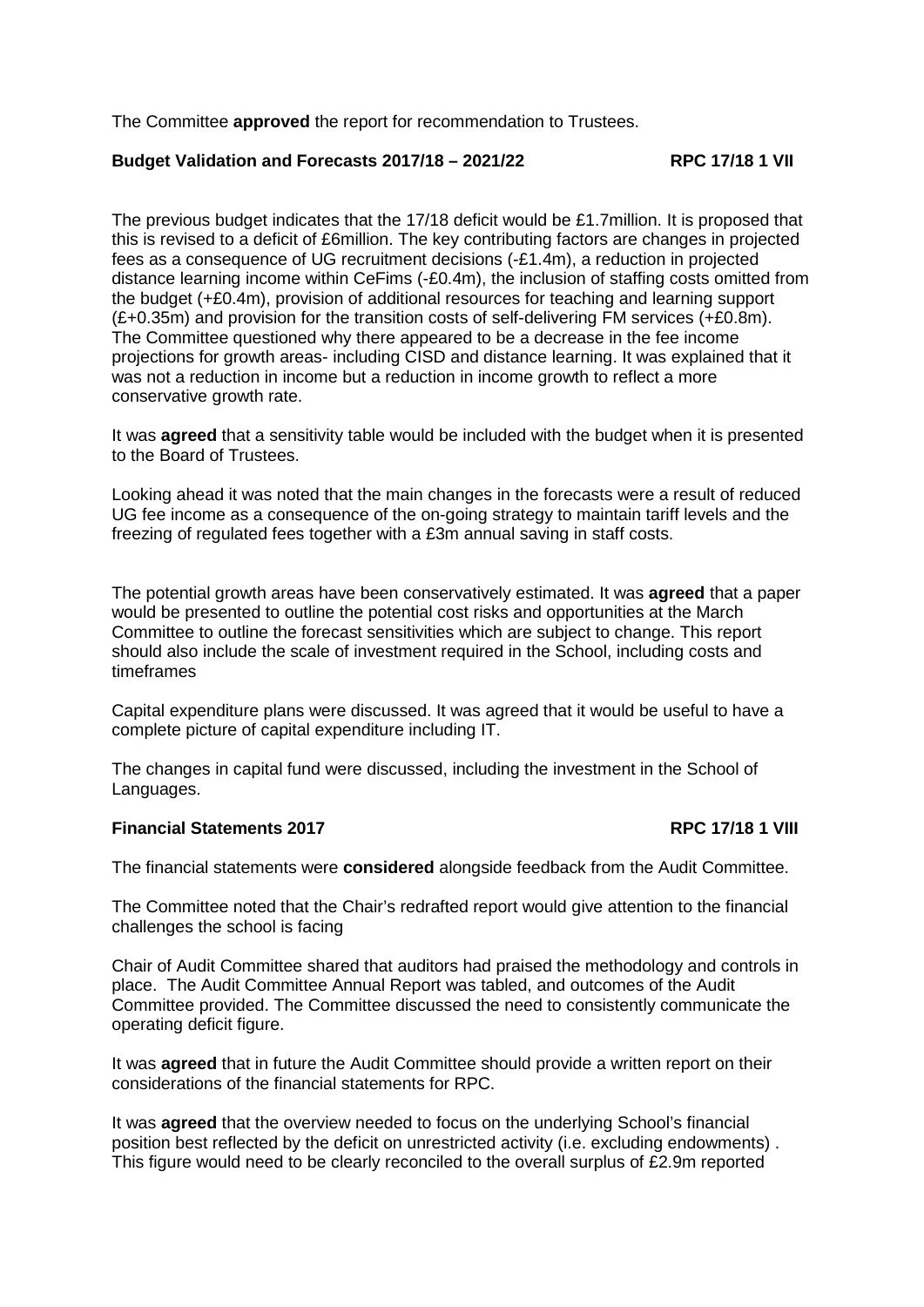within the Statement of Comprehensive Income & Expenditure. It was suggested that a table may help communicate this.

The Committee **approved** the recommendation of the statements for presentation to Board of Trustees, subject to revisions in the content of the Chair's statement and Future Outlook.

### **RPC Sub-Committee Reports RPC 17/18 1 IX**

### **Student Experience Capital Projects**

It was **agreed** that additional work and consultation was required before this item could be tabled. The paper would return to the meeting following appropriate consultation.

It was **agreed** that including a consultation section on the cover sheet would be beneficial.

### **Student Information Systems**

The remit and functions of the IT system was considered. It was noted that the School required a highly tested and affordable system that could be extended or personalised, if required, in the future. It is unlikely that the system would be implemented in less than 2 years.

It was **agreed** that the lack of an adequate system is the biggest issues in work on TEF and retention and an improved data system will enhance student outcomes.

The Committee **approved** the paper.

### **Interest Rates Swap RPC** 17/18 1 X

The Committee **requested** further investigation by the investment advisory panel and subsequently their specialist recommendation. The Committee will be updated with the advisory panel's recommendation prior to the March meeting.

### **Minutes of the SOAS Investment Advisory Panel\* RPC 17/18 1XI**

The Committee **noted** the minutes.

### **Cash Position\* RPC 17/18 1 XII**

The Committee **noted** the report.

# **IFCELS Review Action Plan\* RPC 17/18 1 XIII**

It was **agreed** that it would be beneficial to read the action plan alongside the outcomes report in the future.

The action plan aims to re-shape programmes to increase the transfer of students to full degrees. It was **agreed** that a report would be presented at the March meeting outlining the new mission, key objectives and progress against them.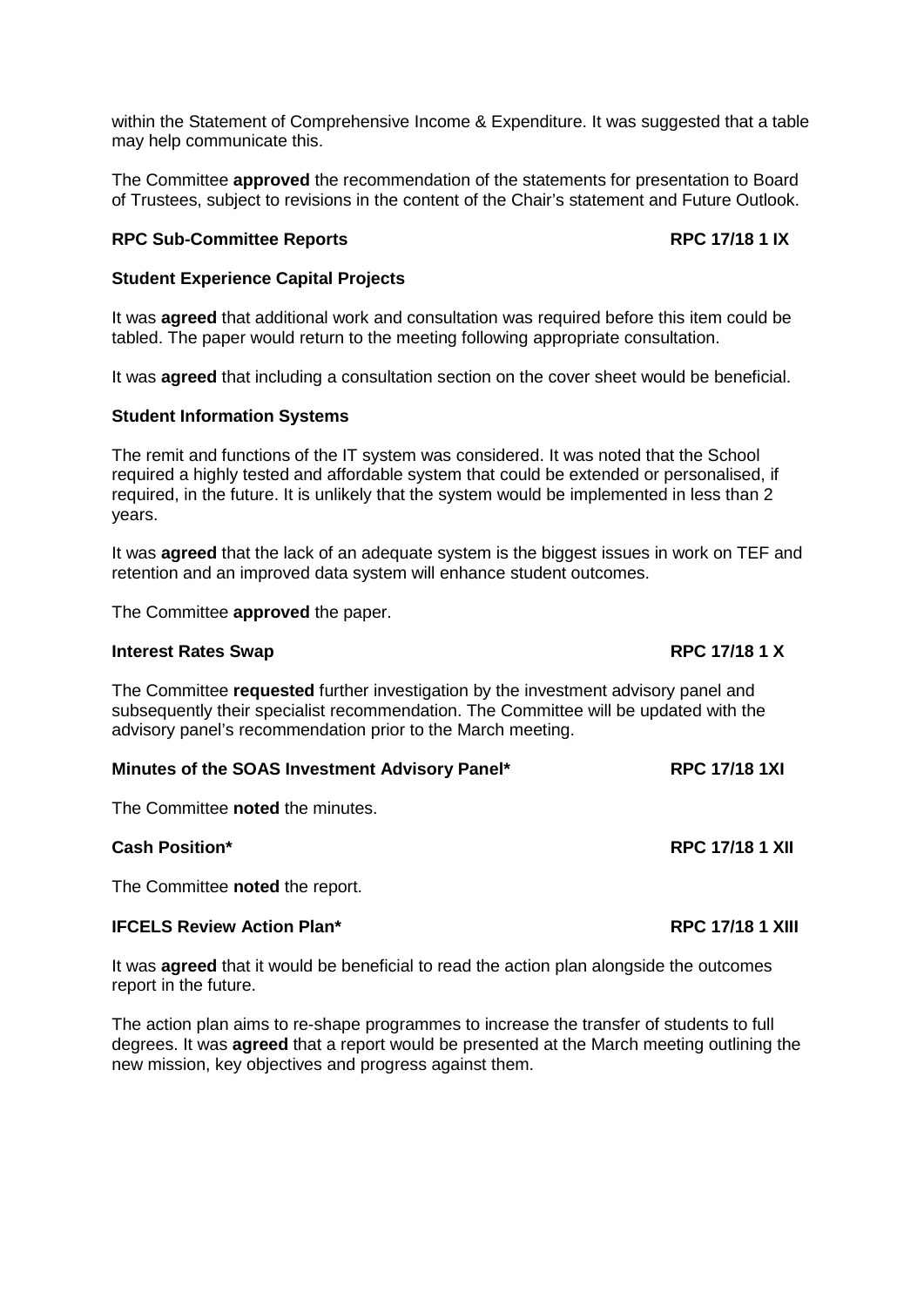# **Action Points**

# **Resources and Planning Committee**

2.30pm Tuesday 14 November 2017

| <b>Minute</b> | <b>Item</b>                                                                               | <b>Action</b>                                                                                                                                 | <b>Deadline</b>     | By        |
|---------------|-------------------------------------------------------------------------------------------|-----------------------------------------------------------------------------------------------------------------------------------------------|---------------------|-----------|
| Ш             | <b>Action Points</b>                                                                      | BI Tools to be further<br>investigated and revisited                                                                                          | March<br><b>RPC</b> | <b>PS</b> |
| VI            | Financial<br>Reporting<br>2016/17                                                         | Review order of committees<br>to ensure alignment and<br>allow Audit Committee to<br>give a full report on the<br>financial statements to RPC | March               | CI/SP     |
| VI            | Financial<br>Reporting<br>2016/17                                                         | Provide update on catering<br>review project                                                                                                  | March<br><b>RPC</b> | <b>PS</b> |
| VII           | <b>Budget</b><br>Validation and<br>Forecasts<br>$2017/18 -$<br>2021/22                    | Provide risk and<br>opportunities analysis of set<br>budget                                                                                   | March<br><b>RPC</b> | <b>GA</b> |
| VII           | <b>Budget</b><br>Validation and<br>Forecasts<br>$2017/18 -$<br>2021/22                    | Include sensitivity table on<br>finances presented to<br><b>Trustees</b>                                                                      | Nov BoT<br>meeting  | <b>GA</b> |
| IX            | RPC Sub-<br>Committee<br><b>Reports: Student</b><br>Experience<br><b>Capital Projects</b> | <b>Review and revise Student</b><br>Experience capital paper                                                                                  | March<br><b>RPC</b> | <b>PS</b> |
| X             | <b>Interest Rates</b><br>Swap                                                             | IAP to review options<br>further and write to<br>Committee                                                                                    | End Dec             | <b>GA</b> |
| XIII          | <b>IFCELS Review</b><br>Action Plan*                                                      | Provide update on IFCELS<br>action plan                                                                                                       | March<br><b>RPC</b> | <b>DJ</b> |